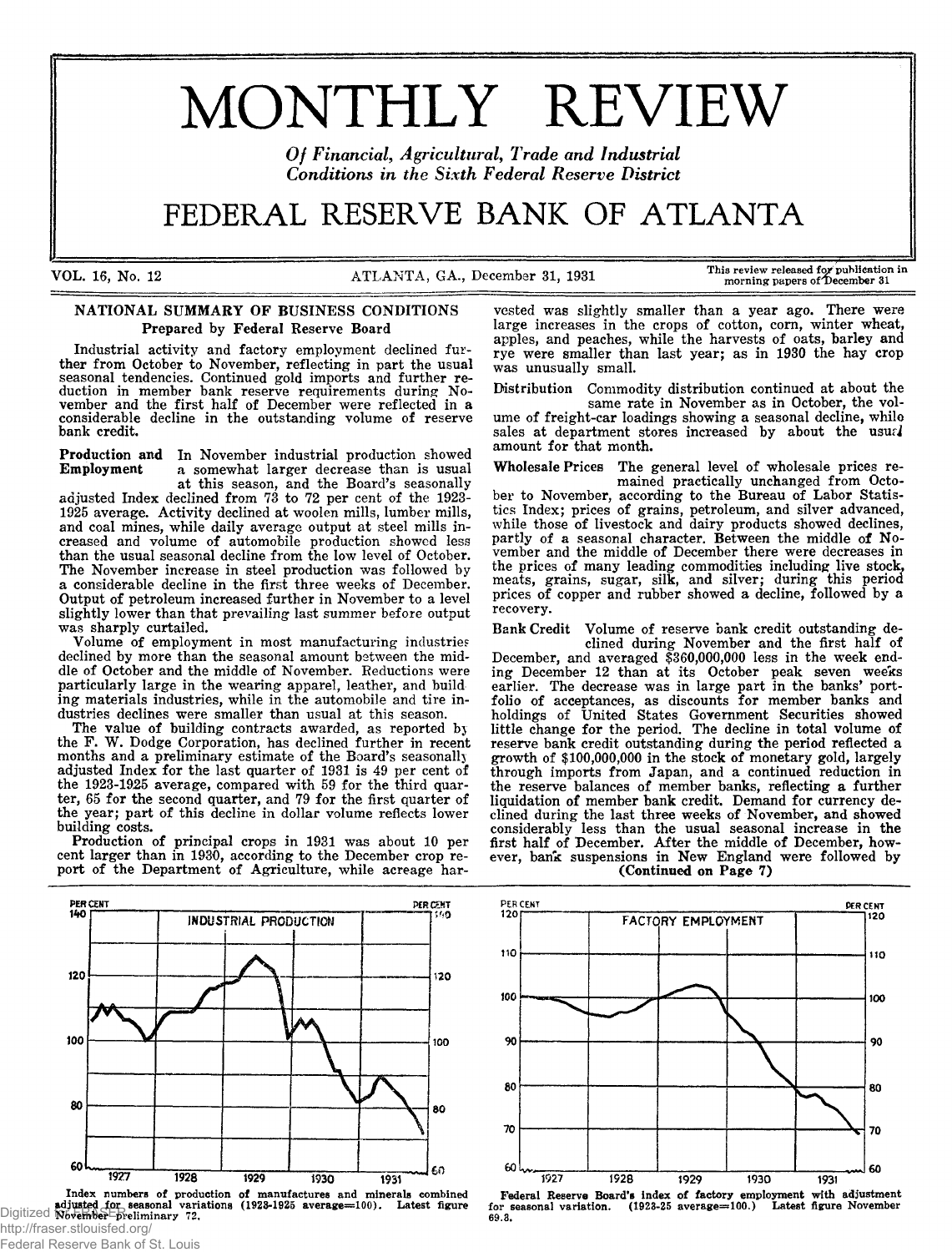

#### SIXTH DISTRICT SUMMARY

\* Following seasonal increases from midsummer through October, the month of November disclosed seasonal declines from October in the volume of trade at both retail and wholesale, and in debits to individual accounts at reporting clearing house cities of the sixth district. Department store sales in November averaged 16.7 per cent less than in October, and were also 16.7 per cent smaller than in November last year. Wholesale trade declined 11.2 per cent from October and averaged 19.4 per cent less than in November, 1930, and bank debits decreased 17.8 per cent over the month and were 20.7 per cent less than a year ago. November had 24 business days as against 27 in October, a difference of about 11 per cent. In these comparisons no allowance is made for the different number of days, compared with October, or in the different price levels compared with a year ago.

Federal Reserve Bank credit outstanding at the Federal Reserve Bank of Atlanta declined somewhat between November 11 and December 9, but continued much larger than a year ago. Member bank credit outstanding at weekly reporting member banks declined between November 11 and December 9 and continued less than a year ago. Both demand and time deposits decreased further, and borrowing by these weekly reporting member banks from the Federal Reserve Bank increased slightly.

Building permits issued at 20 reporting cities increased 59.5 per cent, but contracts awarded in the district as a whole declined 51 per cent, compared with October, and permits were 51.9 per cent, and contracts 63 per cent, less than in November, 1930. For the eleven months of 1931 permits have been 35.5 per cent, and contracts 25 per cent, less than in that part of 1930. Coal production in Alabama and Tennessee, and pig iron production in Alabama, declined in November, and continued less than a year ago. Cotton consumption in the United States declined 7.2 per cent, and in three states of this district 7.5 per cent, but the daily average increased about 2 per cent, from October to November, and in the United States was 3.3 per cent, and in these three states 3.7 per cent, larger than in November last year. Production of cotton cloth by reporting mills in this district was larger in November than for the same month a year ago for the seventh consecutive month.

#### FINANCE

Reserve Bank The volume of reserve bank credit outstand-<br>Credit ing at the Federal Reserve Bank of Atlanta ing at the Federal Reserve Bank of Atlanta declined from 104 millions on November 11 to

96.5 millions on November 25, increased to approximately 103.8 millions a week later and declined to 96.3 millions on December 11. These changes were due partly to fluctuations in discounts, but principally to the decline in holdings of purchased bills.

Holdings of discounted paper increased from \$50,671,000 on November 11 to \$58,098,000 on December 2, but declined to  $$54,081,000$  a week later, a net increase of  $$3,410,000$  in the four week period from November 11 to December 9. This Digitized **nor FASES** in discounts was more than offset, however, by a



Latest figures are averages of first two weeks in December.

decline of \$11,044,000 in the bank's holdings of bills bought in the open market. Compared with the corresponding report date a year ago, discounts on December 9 this year show an increase of \$21,666,000, holdings of purchased bills were greater by \$9,699,000, and United States securities owned by the bank show an increase of \$9,485,000. Other securities were held on December 9 amounting to \$600,000.

Cash reserves increased between November 11 and Decembr 9 by \$6,165,000, and were then \$86,756,000, compared with \$135,293,000 on the same report date a year ago.

Member bank reserve deposits declined slightly between November 11 and December 9, and were \$11,517,000 less than a year ago, and total deposits declined \$1,764,000 between November 11 and December 9 and were \$5,198,000 smaller than at the same time last year.

Federal Reserve Notes in actual circulation on December 9 were \$234,000 greater than four weeks earlier, but \$3,380,000 less than a year ago.

Principal items in the weekly statement are shown comparatively in the table.  $(000 \text{ Omitted})$ 

|                                    | ,,,,,,,,,,,,,,,,, |                                            |  |          |  |         |  |
|------------------------------------|-------------------|--------------------------------------------|--|----------|--|---------|--|
|                                    |                   | Dec. 9, 1931. Nov. 11, 1931 Dec. 10, 1930. |  |          |  |         |  |
| <b>Bills Discounted:</b>           |                   |                                            |  |          |  |         |  |
| Secured by Govt. Obligations \$    |                   | $12,586$ \$                                |  | 14.945 S |  | .720    |  |
| All Others                         |                   | 41.495                                     |  | 35,726   |  | 31.695  |  |
| Total Discounts                    |                   | 54.081                                     |  | 50.671   |  | 32.415  |  |
| Bills Bought in open market        |                   | 24.440                                     |  | 35.484   |  | 14,741  |  |
| U. S. Securities                   |                   | 17.209                                     |  | 17.306   |  | 7.724   |  |
| Other Securities                   |                   | 600                                        |  | 600      |  |         |  |
| Total Bills and Securities         |                   | 96.330                                     |  | 104.061  |  | 54.880  |  |
| Total Reserves                     |                   | 86,756                                     |  | 80.591   |  | 135.293 |  |
| Member Banks Reserve Deposits.     |                   | 48.591                                     |  | 49.029   |  | 60.108  |  |
| Total Deposits                     |                   | 55.311                                     |  | 57.075   |  | 60,509  |  |
| F. R. Notes in actual circulation. |                   | 210.552                                    |  | 120,318  |  | 123.935 |  |
| Reserve Ratio                      |                   | 49.3                                       |  | 45.4     |  | 73.4    |  |
|                                    |                   |                                            |  |          |  |         |  |

Condition of There was a further decrease of 14.5 mil-<br>Member Banks in lions in total loans and investments of 24 Member Banks in lions in total loans and investments of 24<br>Selected Cities weekly reporting member banks located in weekly reporting member banks located in Atlanta, New Orleans, Birmingham, Jack-

sonville, Nashville, Chattanooga, Mobile and Savannah between November 11 and December 9. This total for December 9 was only slightly above the low point reached on September 9, at \$543,474,000, which increased to \$570,524,000 two weeks later, and was \$57,914,000 less than for the same report date last year.

Between November 11 and December 9 total loans by these weekly reporting member banks declined \$7,296,000, and on December '9 they were smaller by \$70,760,000 than on the same report date last year. Investments of these banks declined \$7,254,000 btween November 11 and December 9 and were then  $$32,846,000$  greater than a year ago.

Demand and time deposits of these banks have continued to decline, and demand deposits on December 9 were \$47,033,- 000 smaller, and time deposits \$24,429,000 less, than a year ago.

Borrowings by these banks from the Federal Reserve Bank of Atlanta on December 9 were slightly larger than four weeks earlier, and \$14,879,000 greater than a year ago.

Principal items in the weekly report are shown comparatively in the table, and are followed by monthly averages of weekly figures over the past year.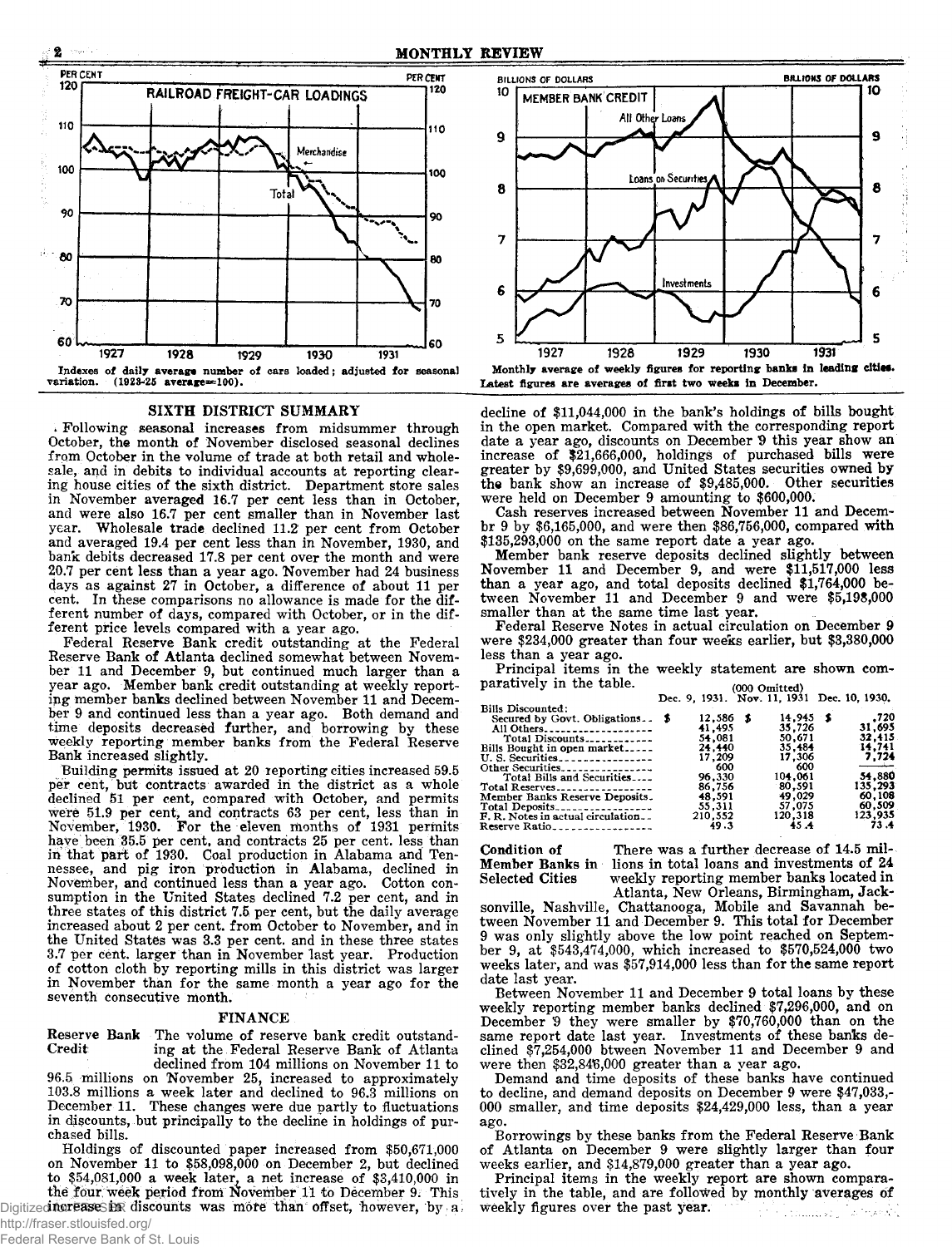|                             |              | <b>- 那咧喇 (000 Omitted)</b>                 |         |
|-----------------------------|--------------|--------------------------------------------|---------|
|                             |              | Dec. 921931. Nov. 11, 1931. Dec. 10, 1930. |         |
| Loans:                      |              |                                            |         |
|                             | $111.814$ \$ | $114,282$ \$                               | 134.821 |
| All Others                  | 255,314      | 260.142                                    | 313,067 |
| Total Loans                 | 367.128      | 374.424                                    | 447.888 |
|                             | 85.249       | 91.860                                     | 62,598  |
| Other Bonds and Securities  | 91.129       | 91.772                                     | 80,934  |
| Total Investments           | 176.378      | 183.632                                    | 143,532 |
| Total Loans and Investments | 543.506      | 558,056                                    | 591.420 |
| Time Deposits               | 209.104      | 213,836                                    | 233.533 |
| Demand Deposits             | 257.888      | 260,337                                    | 304.921 |
| Due To Banks                | 74.531       | 79.877                                     | 101,123 |
| Due from Banks              | 47.786       | 57.769                                     | 69.039  |
| Borrowings from F.R. Bank   | 32,220       | 31,891                                     | 17.341  |

# Monthly Averages of Weekly Figures for Reporting<br>Member Banks in Selected Cities.<br>(000 Omitted)

| 1930                   | Loans on<br>Securities     | All Other<br>Loans    | Invest-<br>ments            | $\sim$ $\sim$ $\sim$ $\sim$ $\sim$ $\sim$ $\sim$<br>Demand<br>Deposits | Time               | Borrowings <sup>7</sup><br>Deposits from F. R. Bank |
|------------------------|----------------------------|-----------------------|-----------------------------|------------------------------------------------------------------------|--------------------|-----------------------------------------------------|
| Nov<br>$Dec.$<br>1931— | 142,228 \$<br>5<br>135.374 | 311.118 \$<br>312.464 | 144.671 <b>S</b><br>145.786 | 311,879 \$<br>302.540                                                  | 239,201<br>231.544 | 11,908<br>s<br>15,710                               |
| Jan. <sub>- -</sub>    | 137.811                    | 291.519               | 141.561                     | 305.018                                                                | 222,744            | 9.673                                               |
| Peb                    | 131.886                    | 288.585               | 148.405                     | 306.455                                                                | 221.301            | 8.550                                               |
| March                  | 132.893                    | 282.819               | 160.534                     | 303.616                                                                | 229.046            | 1,480                                               |
| April…                 | 126.991                    | 278.270               | 178.257                     | 311,170                                                                | 230.191            | 1,312                                               |
| May                    | 115.937                    | 271,544               | 175.038                     | 307.486                                                                | 227.729            | 1,503                                               |
| June                   | 116.353                    | 265.159               | 177.587                     | 302.461                                                                | 226.625            | 1.910                                               |
| July                   | 114.134                    | 266,415               | 178.487                     | 299,850                                                                | 233.277            | 1.018                                               |
| Aug.                   | 113.341                    | 263.351               | 173.381                     | 290.772                                                                | 234.860            | 6.109                                               |
| Sept                   | 114.082                    | 262.759               | 181.450                     | 280.966                                                                | 228.099            | 11,060                                              |
| Oct.                   | 115.508                    | 261.950               | 185.199                     | 267.026                                                                | 217,731            | 22.348                                              |
| <b>Nov</b>             | 114.264                    | 258.929               | 181.274                     | 259.056                                                                | 213,795            | 30.762                                              |

Savings Total savings deposits held by 64 reporting banks<br>Deposits in the district at the end of November declined in the district at the end of November declined further compared with earlier months, and averaged 8.7 per cent less than a year ago. Totals for Atlanta and Branch Federal Reserve Bank cities are shown in the table, and reports from banks located elsewhere are grouped under "Other Cities".

|                                                                                                  | Number<br>оf<br>Banks | Nov.<br>1931                                   | (000 Omitted)<br>Oct.<br>1931                                                                           | Nov.<br>1930                                   | Percentage change<br>Nov. 1931 Compared<br>with<br>Oct. 1931 Nov. 1930 |                                                                       |
|--------------------------------------------------------------------------------------------------|-----------------------|------------------------------------------------|---------------------------------------------------------------------------------------------------------|------------------------------------------------|------------------------------------------------------------------------|-----------------------------------------------------------------------|
| Atlanta.<br>Birmingham.<br>Jacksonville<br>Nashville…<br>New Orleans.<br>Other Cities_<br>Total. | 3<br>6<br>42<br>64    | 20.807<br>14.461<br>28.375<br>50.697<br>79.186 | \$38,949 \$39,048 \$42,910<br>20,803<br>14.594<br>29.433<br>51,158<br>81,193<br>232.475 236.229 254.616 | 24.687<br>16.890<br>29.019<br>51.701<br>89.409 | $-0.3$<br>$+0.02$<br>$-0.9$<br>$-3.6$<br>و 0—<br>$-2.5$<br>$-1.6$      | $-9.2$<br>$-15.7$<br>$-14.4$<br>$-2.2$<br>$-1.9$<br>$-11.4$<br>$-8.7$ |

Debits to There is always a decrease from October to No-Individual vember in bank debits at reporting cities in this Individual vember in bank debits at reporting cities in this Accounts district. This year the decline was 17.8 per cent. district. This year the decline was 17.8 per cent.

and at the same time last year the decrease was 17.3 per cent. The November total was 20.7 per cent smaller than for November, 1930. An increase was reported for Jackson over October, and Knoxville reported a gain over November last year. Monthly totals in the table are derived from weekly reports by pro-rating figures for those weeks which do not fall entirely within a single calendar month.

|                                                          |                      | (000 Omitted)      |                   |
|----------------------------------------------------------|----------------------|--------------------|-------------------|
|                                                          | Nov.                 | Oct.               | Nov.              |
| Alabama-4 Cities \$                                      | 1931<br>$125,618$ \$ | 1931<br>143.778 \$ | 1930<br>173.702   |
| Birmingham                                               | 80,733               | 92.140             | 114.572           |
| Dothan_________________________                          | 1,741                | 2.142              | 2.639             |
| Mobile<br>Montgomery                                     | 26,683<br>16.461     | 29,923<br>19,573   | 33.543<br>22,948  |
| Florida-4 Cities                                         | 82.274               | 93,203             | 108.832           |
| Tacksonville                                             | 43,387               | 49,896             | 56.541            |
| Miami___________________________                         | 14.293               | 15,428             | 19.506            |
| Pensacola                                                | 5.065                | 6.151              | 6.182             |
| <b>Tampa</b>                                             | 19,529               | 21,728             | 26.603            |
| Georgia-10 Cities                                        | 181,628              | 230.590            | 225.538           |
| Albany                                                   | 2.932                | 3.480              | 4.104             |
| Atlanta_________________________                         | 112,463<br>15,379    | 144,224<br>17,866  | 135.323<br>19.059 |
| Augusta <sub>------------------------</sub><br>Brunswick | 1.787                | 2.322              | 2.549             |
| Columbus                                                 | 8,890                | 12.193             | 11,319            |
| Elberton                                                 | 774                  | 891                | 1.019             |
| <b>Macon</b>                                             | 10,719               | 13,217             | 14.517            |
| Newnan                                                   | 1,191                | 1.488              | 1.833             |
|                                                          | 24,937               | 31.810             | 32,785            |
|                                                          | 2,556                | 3,099              | 3.030             |
| Louisiana-New Orleans                                    | 215,933              | 281,816            | 257,814           |
| Mississippi-4 Cities                                     | 36,770               | 35,153             | 40.582            |
| Hattiesburg                                              | 3,231                | 4,089              | 4.991             |
| Jackson________________________                          | 23,277<br>5,831      | 19,557<br>6.958    | 23,735            |
| Meridian <sub>-</sub><br>Vicksburg______________________ | 4.431                | 4.549              | 6.561<br>5.295    |
| Tennessee-3 Cities                                       | 113.540              | 134.580            |                   |
| Chattanooga                                              | 31,610               | 36,252             | 146.288<br>43,218 |
| Knoxville                                                | 27,701               | 32.046             | 25.184            |
| Nashville                                                | 54,229               | 66,282             | 77.886            |
| Digitized for PRASEtties                                 | 755.763 \$           | 919.120 \$         | 952.75            |

#### AGRICULTURE

The last monthly cotton estimate for the 1931 season by the United States Department of Agriculture issued in December indicates a cotton crop amounting to 16,918,000 bales. This is a slight increase over the November estimate, larger by 8.6 per cent than the first estimate of the season in August, and 21.4 per cent greater than the 1930 crop. The estimated crop this year is the second largest ever produced in the United States, the record crop having been that of 1926 amounting to 17,977,000 bales.

In the six states of this district the crop is estimated at 6,063,000 bales, larger by 9.9 per cent than the August estimate, and 6.9 per cent larger than the 1930 crop in these states. Production has been smaller than in 1930 in Alabama, Florida and Georgia, but larger in Louisiana; Mississippi and Tennessee. The Tennessee crop is the largest on record, both in yield per acre and in total production. Final estimates for 1931, and total ginnings for the year before, are shown comparatively in the table.

|                                                  | Final                    |                    | シュースでの アイトライチ おん                |
|--------------------------------------------------|--------------------------|--------------------|---------------------------------|
|                                                  | Estimate<br>Dec. 1, 1931 | Production<br>1930 | Percentage<br><b>Comparison</b> |
| Alabama                                          | 1.430,000                | 1,473,000          |                                 |
| Florida--------------------------------          | 43.000                   | $-50.000$          | $=$ $14.0^{\circ}$              |
| Georgia                                          | 1.395.000                | 1,593,000          | $-12.4$                         |
| Louisiana <sub>---------------------------</sub> | 865,000                  | 715,000            | $+21.0$                         |
| Mississippi                                      | 1,725,000                | 1,464,000          | +17.8                           |
| Tennessee                                        | 605,000                  | 377,000            | $+60.5$                         |
| Total Six States                                 | 6.063.000                | 5.672.000          | $+ 6.9$                         |

Total ginnings from the 1931 crop prior to December 1 amounted to 15,023,451 bales, greater by 17 per cent than the total of 12,837,099 bales ginned to the same time last year. For the six states of this district the increase over last year was 4.6 per cent, as indicated by these figures.

|                                                                                                                                                                                                                                              | 1931                                   | Cotton Ginned to December 1<br>1930 | Percentage<br>Comparison                          |
|----------------------------------------------------------------------------------------------------------------------------------------------------------------------------------------------------------------------------------------------|----------------------------------------|-------------------------------------|---------------------------------------------------|
| Alabama_________________________                                                                                                                                                                                                             | 1,365,016                              | 1,380,035                           | $\pm 1.1$                                         |
| <b>Florida</b>                                                                                                                                                                                                                               | 42,948                                 | 50,521                              | $-15.0$                                           |
| Georgia                                                                                                                                                                                                                                      | 1,345,376                              | 1,512,698                           | $-11.0$                                           |
| Louisiana________________________<br>Mississippi                                                                                                                                                                                             | 813,454<br>1,518,893                   | 682,141<br>1,377,068                | $+19.3$                                           |
| Tennessee________________________                                                                                                                                                                                                            | 504,556                                | 341,637                             | $+10.3$<br>$+47.7$                                |
| Total Six States                                                                                                                                                                                                                             | 5.590.243                              | 5,344,100                           | 4.6                                               |
|                                                                                                                                                                                                                                              |                                        |                                     |                                                   |
| Average of Cotton Prices at Ten Designated Spot Markets                                                                                                                                                                                      |                                        |                                     | (Cents per pound)                                 |
|                                                                                                                                                                                                                                              |                                        |                                     | $1931 - 1930$                                     |
|                                                                                                                                                                                                                                              |                                        |                                     | 6,25<br>. 10.12<br>$6.14 - 10.23$                 |
| November 12<br>November 20<br>November 27<br>November 27<br>The Communication of the Communication of the November 27<br>November 27<br>Allen Communication of the Communication of the November 27<br>The Communication of the Communicatio |                                        |                                     | 5.73<br>$-10.07$                                  |
|                                                                                                                                                                                                                                              |                                        |                                     | 5 .65<br>9.88                                     |
|                                                                                                                                                                                                                                              |                                        |                                     | 5.76<br>9.66                                      |
|                                                                                                                                                                                                                                              |                                        |                                     | 5.77<br>9.15                                      |
|                                                                                                                                                                                                                                              |                                        |                                     | $\mathcal{C}^{\pm}$<br>ាង ខេត្                    |
|                                                                                                                                                                                                                                              | Sugar Movement (Pounds) - Raw Sugar    |                                     |                                                   |
| <b>Receipts:</b>                                                                                                                                                                                                                             | Nov. 1931                              | Oct. 1951                           | $\sim$ Nov. 1930.                                 |
| New Orleans                                                                                                                                                                                                                                  | 71,821,889                             | 51,546,879                          | 114,716,097                                       |
| Savannah                                                                                                                                                                                                                                     | 6,304,738                              | 63,237                              | 22,457,821                                        |
| <b>Meltings:</b><br>New Orleans                                                                                                                                                                                                              | 74, 942, 212                           | 69,966,812                          | 93,175,913                                        |
| Savannah                                                                                                                                                                                                                                     | 23,700,228                             | 18,413,563                          | 34,766,819                                        |
| Stocks:                                                                                                                                                                                                                                      |                                        |                                     |                                                   |
| New Orleans<br>Savannah                                                                                                                                                                                                                      | 52, 115, 696<br>6,304,026              | 55,246,429<br>23,699,516            | 91,354,301<br>43,215,685                          |
|                                                                                                                                                                                                                                              |                                        |                                     |                                                   |
|                                                                                                                                                                                                                                              | Refined Sugar                          |                                     |                                                   |
| Shipments:<br>New Orleans                                                                                                                                                                                                                    | 72,680,884                             | 86,791,830                          | 111,256,930                                       |
|                                                                                                                                                                                                                                              | 20,363,714                             | 21, 194, 841                        | 22,955,962                                        |
| Stocks:<br>New Orleans                                                                                                                                                                                                                       | 63, 142, 806                           | 62, 164, 343                        | 69, 118, 324                                      |
|                                                                                                                                                                                                                                              | 14, 106, 179                           | 11,861,103                          | 15,460,766                                        |
|                                                                                                                                                                                                                                              |                                        |                                     | كحاجيب                                            |
|                                                                                                                                                                                                                                              |                                        |                                     |                                                   |
| Rough Rice-Barrels:                                                                                                                                                                                                                          | Rice Movement-New Orleans<br>Nov. 1931 | Oct.<br>1931                        | Nov. 1930                                         |
|                                                                                                                                                                                                                                              | 80,281                                 | 89,721                              | 40,678                                            |
| Receipts<br>Shipments                                                                                                                                                                                                                        | 86,873                                 | 76,139                              | 42,428                                            |
| Stocks_______________________                                                                                                                                                                                                                | 11.639                                 | 18,231                              | 7,833                                             |
| Clean Rice-Pockets:<br>Receipts                                                                                                                                                                                                              | 181,322                                | 169,934                             | 116,112                                           |
| Shipments                                                                                                                                                                                                                                    | 136,328                                | - 199,965                           | $-126,781$                                        |
|                                                                                                                                                                                                                                              | 133,938                                |                                     | 88,944 129,996                                    |
|                                                                                                                                                                                                                                              |                                        |                                     | 1. John Chines Ex Ch                              |
|                                                                                                                                                                                                                                              | Rice Millers Association Statistics 1  |                                     | ne so i mag                                       |
|                                                                                                                                                                                                                                              | (Barrels)                              |                                     | al service                                        |
|                                                                                                                                                                                                                                              |                                        | November Aug. 1 to Nov. 30          |                                                   |
| <b>Receipts of Rough Rice:</b>                                                                                                                                                                                                               |                                        | 1,408,134                           | ా ఉండవం<br>$-5,055,070$                           |
| Season 1931–32<br>Season 1931–32<br>Season 1930–31                                                                                                                                                                                           |                                        | 1,257,171                           | 4,912,296                                         |
| Distribution of Milled Rice:                                                                                                                                                                                                                 |                                        |                                     |                                                   |
| Season 1931-32                                                                                                                                                                                                                               |                                        | 1,216,289<br>1,207,562              | 3,914,858<br>3,795,598                            |
| Season 1930-31<br>Stocks of Rough and Milled Rice:                                                                                                                                                                                           |                                        |                                     |                                                   |
| November 30, 1931                                                                                                                                                                                                                            |                                        | 2,050,823                           | and could<br>$\mathbb{R}^{n_1}\times\mathbb{R}$ . |
| November 30, 1930                                                                                                                                                                                                                            |                                        | 1,776,059                           | $\mathcal{O}_{\mathbf{a}}^{\mathcal{A}}$ and      |

http://fraser.stlouisfed.org/

Federal Reserve Bank of St. Louis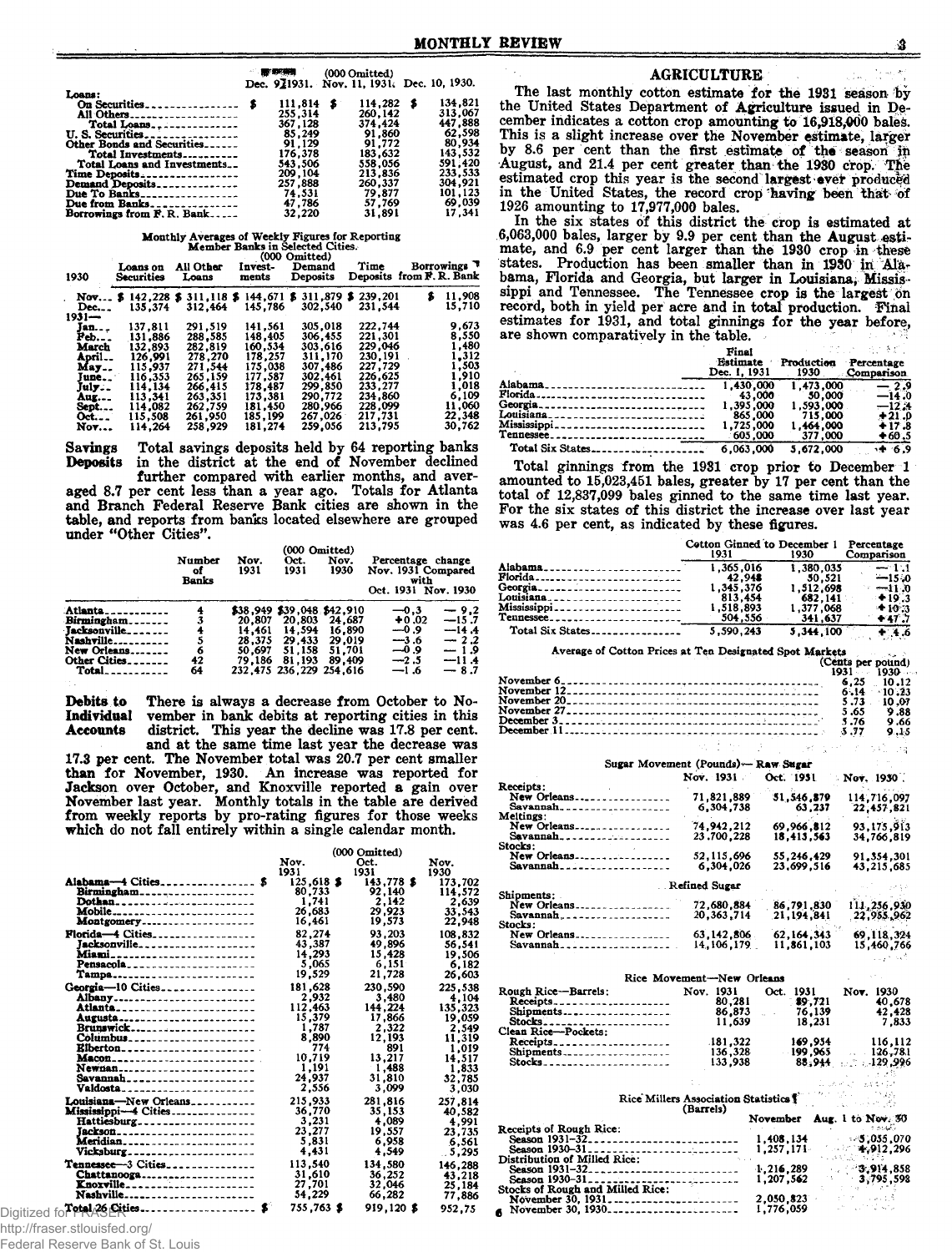Fertilizer November sales of fertilizer tax tags in Florida increased 95 per cent over those in October, but

in other states of the district were only nominal. The total for the six states was 19.1 per cent larger than for October, but 13.9 per cent less than for November, 1930, and for the four months of the season, August through November, the total is 23.6 per cent less than for that part of the previous season. Figures in the table are taken from those compiled by the National Fertilizer Association.

| (Short Ton: |  |
|-------------|--|
|             |  |

|                          |              | (Short Tons) |              |                                      |         |
|--------------------------|--------------|--------------|--------------|--------------------------------------|---------|
|                          | Nov.<br>1931 | Oct.<br>1931 | Nov.<br>1930 | August 1 through November 30<br>1931 | 1930    |
| Alabama.                 | 250          | 600          | 550          | 1.550                                | 3,950   |
| Florida                  | 53.348       | 27.412       | 60.775       | 117,469                              | 153,225 |
| Ceorgia <sub>-</sub>     | 220          | 395          | 800          | 848                                  | 2.611   |
| Louisiana.               | 500          | 11,620       | 700          | 17,926                               | 17,585  |
| Mississippi <sub>-</sub> | 200          | 150          | 0            | 600                                  | 800     |
| Tennessee.               | 260          | 5.822        | 770          | 11,634                               | 18,225  |
| Total.                   | 54,778       | 45.999       | 63,595       | 150.027                              | 196,396 |

#### TRADE

Retail Department store sales in this district usually in-<br>Trade crease from midsummer to October, decline somewhat crease from midsummer to October, decline somewhat in November, and reach the high point for the year

in December because of the holiday trade. The gain this year from September to October was somewhat larger than the average increase at that time, and there was a decrease from October to November of somewhat larger than usual proportions. November sales were 16.7 per cent less than in October, and were also 16.7 per cent smaller than in November, 1930. There were, however, only 24 business days in November as against 27 in October, and the decrease in daily average sales was 6.7 per cent from October to November. For the first eleven months of the year department store sales have averaged 11 per cent less than in that part of 1930.

Stocks of merchandise at the end of November were about the same as a month earlier, and 17.8 per cent smaller than a year ago, and the rate of stock turnover has been slightly higher than it was last year.

Accounts receivable at the end of November averaged 0.2 per cent smaller for October, and 12.6 per cent less than a year ago, and November collections increased 0.7 per cent over October but were 19.4 per cent less than in November, 1930.

The ratio of collections during November to accounts receivable and due at the beginning of the month for 33 firms was 29.2 per cent, compared with 30.9 per cent a month earlier and with 32.2 per cent a year ago. For regular accounts the ratio for November was 31.4 per cent, against 33.2 per cent for October and 34.6 per cent for November last year, and for installment accounts the November ratio was 15.8 per cent compared with 17.1 per cent for October and 15.6 per cent for November 1930.

All of these statistics are reported in dollar amounts and the percentage comparisons do not make allowance for the different level of prices.

#### RETAIL TRADE IN THE SIXTH DISTRICT DURING NOVEMBER 1931

Based on confidential reports from 41 department stores

|                               | Nov. 1931<br>with<br>1930<br>Nov. | Comparison of Net Sales<br>Nov. 1931<br>with<br>Oct. 1931 | Jan. 1 to Nov. 30, 1931. Nov. 30, 1931.<br>with same period in<br>1930 | with<br>Nov. 30, 1930. | <b>Comparison of Stocks</b><br>Nov. 30, 1931.<br>with<br>Oct. 31, 1931 | Nov.<br>1930 | Nov.<br>1931     | Rate of Stock Turnover<br>Jan. 1 to Nov. 30.<br>1930<br>1931 |          |
|-------------------------------|-----------------------------------|-----------------------------------------------------------|------------------------------------------------------------------------|------------------------|------------------------------------------------------------------------|--------------|------------------|--------------------------------------------------------------|----------|
| Atlanta $(4)$ .               | $-13.3$                           | $-19.4$                                                   | $-5.7$                                                                 | $-14.6$                | $+1.7$                                                                 | .32          | .32              | 3.52                                                         | $3 - 86$ |
| Birmingham $(4)$ ------------ | $-20.6$                           | $-20.0$                                                   | $-13.2$                                                                | $-19.2$                | $-1.7$                                                                 | .20          | .21              | 2.21                                                         | 2.30     |
| Chattanooga $(5)$             | $-12.6$                           | $-28.6$                                                   | $-12.8$                                                                | $-19.7$                | $+4.1$                                                                 | .15          | .16              | 1 .92                                                        | 1.89     |
| Nashville $(4)$ .             | $-19.6$                           | $-21.3$                                                   | $-13.1$                                                                | $-17.3$                | $+2.0$                                                                 | .21          | .20              | 2.35                                                         | 2.38     |
| New Orleans $(5)$             | $-17.7$                           | $-11.0$                                                   | $-12.0$                                                                | $-17.7$                | $-2.2$                                                                 | .21          | .22              | 1 .94                                                        | 2.23     |
| Other Cities $(19)$           | $-16.1$                           | $-14.2$                                                   | $-12.9$                                                                | $-18.8$                | $+ 0.7$                                                                | .18          | .20 <sub>1</sub> | 1.95                                                         | 2.26     |
|                               | $-16.7$                           | $-16.7$                                                   | $-11.0$                                                                | $-17.8$                | $-0.1$                                                                 | .22          | .23              | 2.26                                                         | 2.48     |

 $\mathbf{D}$ 

Shoes:

 $St$ 

Note: The rate of stock turnover is the ratio of sales during given period to average stocks on hand.

Wholesale Distribution of merchandise at wholesale in the Trade sixth district declined by 11.2 per cent in Nosixth district declined by 11.2 per cent in No-

vember compared with October, and was 19.4 per cent smaller than in November last year. The decrease in November was just equal to the gains shown in September and October, and the combined index number of sales in the eight reporting lines was the same for November as for August. For the eleven months of 1931 sales at wholesale have averaged 23.6 per cent less than in that period of 1930, as indicated in the following comparisons by lines.

| Percentage Comparison of<br>Sales January to November<br>inclusive 1931 with same<br>period in 1930 |  |  |  |  |
|-----------------------------------------------------------------------------------------------------|--|--|--|--|
| $-22.1$                                                                                             |  |  |  |  |
| $-23.6$<br>$-27.0$                                                                                  |  |  |  |  |
| $-24.0$                                                                                             |  |  |  |  |
| $-25.4$<br>$-29.0$                                                                                  |  |  |  |  |
| $-10.4$<br>$-15.9$                                                                                  |  |  |  |  |
|                                                                                                     |  |  |  |  |
| $-23.6$                                                                                             |  |  |  |  |

### WHOLESALE TRADE IN NOVEMBER 1931<br>Sixth Federal Reserve District (a)

|                                                                                                                     | Number of<br>Firms             |                                                                                          | Percentage change Nov. 1931<br>compared with<br>Oct. 1931 Nov. 1930                           |
|---------------------------------------------------------------------------------------------------------------------|--------------------------------|------------------------------------------------------------------------------------------|-----------------------------------------------------------------------------------------------|
| All Lines Combined:<br>Sales                                                                                        | 119                            | $-11.2$                                                                                  | $-19.4$                                                                                       |
| Stocks on $hand$<br>Accounts receivable<br>Collections                                                              | 32<br>57<br>61                 | $-1.2$<br>$-1.4$<br>$-5.6$                                                               | $-18.2$<br>$-12.1$<br>$-25.5$                                                                 |
| Groceries:<br>Sales<br>Atlanta<br>Jacksonville<br>New Orleans<br>Vicksburg<br>Stocks on hand<br>Accounts receivable | 27<br>3<br>12<br>4<br>12<br>12 | $-8.0$<br>$-8.5$<br>$-2.8$<br>$-3.1$<br>$-18.9$<br>$-11.9$<br>$+0.2$<br>$-0.2$<br>$-6.8$ | $-17.4$<br>$-10.3$<br>$-2.5$<br>$-16.1$<br>$-21.5$<br>$-27.2$<br>$-25.8$<br>$-8.0$<br>$-28.1$ |
| Digitized for FRASER                                                                                                |                                |                                                                                          |                                                                                               |

|                                                                                                                                                                             | Number of<br>Firms                            | Oct. 1931                                                                               | Percentage change Nov. 1931<br>compared with<br>Nov. 1930                                    |
|-----------------------------------------------------------------------------------------------------------------------------------------------------------------------------|-----------------------------------------------|-----------------------------------------------------------------------------------------|----------------------------------------------------------------------------------------------|
| Dry Goods:                                                                                                                                                                  |                                               |                                                                                         |                                                                                              |
| Nashville-------------------<br>Other Cities<br>Stocks on hand<br>Accounts receivable<br>Collections                                                                        | 21<br>3<br>18<br>11<br>12<br>14               | $-15.7$<br>$-16.3$<br>$-15.5$<br>$-5.2$<br>— 2.6<br>$+ 5.1$                             | $-12.9$<br>$-24.4$<br>$-9.0$<br>$-25.4$<br>$-18.1$<br>$-16.7$                                |
| Hardware:                                                                                                                                                                   |                                               |                                                                                         |                                                                                              |
| Sales_________________________<br>Mobile<br>Nashville<br>New Orleans<br>Other Cities<br>Stocks on hand<br>Accounts receivable<br>$Collections$ <sub>-----------------</sub> | 29<br>3<br>3<br>4<br>5<br>14<br>8<br>16<br>17 | - 9.4<br>$-5.4$<br>$+4.1$<br>$-13.3$<br>$-14.3$<br>$-9.3$<br>$-0.4$<br>$-0.3$<br>$-7.2$ | $-21.7$<br>$-14.8$<br>—14.6<br>$-16.6$<br>$-27.7$<br>$-24.1$<br>$-12.4$<br>$-7.7$<br>$-28.9$ |
| Furniture:                                                                                                                                                                  |                                               |                                                                                         |                                                                                              |
| Sales<br>Atlanta____________________<br>Other Cities<br>Stocks on hand<br>Accounts receiveable<br>$Collections$ <sub>-----------------</sub>                                | 13<br>5<br>8<br>6<br>9<br>8                   | $-17.6$<br>$-31.8$<br>--14.6<br>$-2.6$<br>$-5.4$<br>$-0.1$                              | $-26.6$<br>$-44.6$<br>$-22.5$<br>$-30.2$<br>—19.5<br>$-19.6$                                 |
| <b>Electrical Supplies:</b>                                                                                                                                                 |                                               |                                                                                         |                                                                                              |
| Sales<br>New Orleans<br>Other Cities<br>Stocks on hand<br>Acceunts receiveable<br>Collections                                                                               | 14<br>4<br>10<br>3<br>4<br>5                  | $-14.7$<br>$-19.3$<br>$-11.3$<br>$+2.9$<br>$-1.8$<br>$-11.2$                            | $-26.5$<br>$-29.4$<br>$-24.5$<br>$+0.5$<br>$-12.9$<br>$-27.3$                                |
| Drugs:                                                                                                                                                                      |                                               |                                                                                         |                                                                                              |
| Accounts receivable<br>Collections                                                                                                                                          | 8<br>4<br>5                                   | $-10.9$<br>$-0.1$<br>$-14.4$                                                            | $-17.1$<br>$-13.4$<br>$-25.7$                                                                |
| <b>Shoes:</b><br>Sales ________________________                                                                                                                             | 3                                             | $+1.8$                                                                                  | - 9.9 -                                                                                      |
| <b>Stationery:</b>                                                                                                                                                          | 4                                             | -39.6                                                                                   | $-33.2$                                                                                      |

(a)-Based upon confidential reports from 119 firms.

http://fraser.stlouisfed.org/

Federal Reserve Bank of St. Louis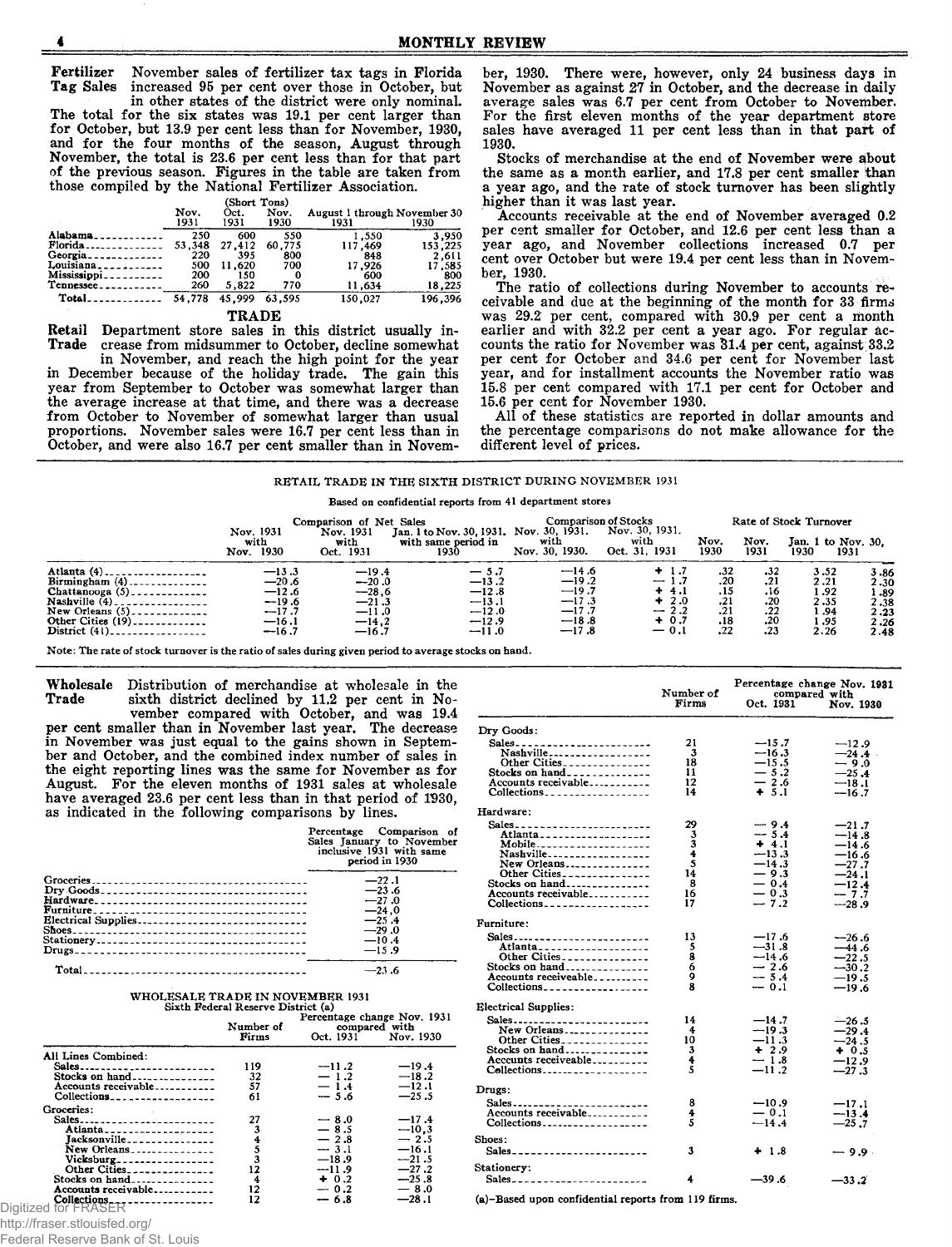Life Sales of new, paid for, ordinary life insurance Insurance in the six states of this district increased fur-

ther by 5 per cent in November over October, and averaged 7.5 per cent less than in November, 1930. For the eleven months of 1931 there has been an average decrease of 19.9 per cent for these six states compared with that part of 1930. Figures in the table are from those compiled by the Life Insurance Sales Research Bureau.

|      |              | $(000 \text{ omitted})$                                       |            |
|------|--------------|---------------------------------------------------------------|------------|
| 1931 | 1930<br>1931 | November November January through November Percentage<br>1930 | Comparison |

| $3,538$ \$ | $4.165$ \$  | 45,922 \$  | 58,703  | $-21.8$ |
|------------|-------------|------------|---------|---------|
| 4.911      | 4.211       | 53,148     | 61.554  | $-13.7$ |
| 6,641      | 7.437       | 85.829     | 97.018  | $-11.5$ |
| 4.556      | 5.188       | 56.709     | 69.989  | $-19.0$ |
| 2.016      | 2.348       | 25.707     | 36.349  | $-29.3$ |
| 6.803      | 7.419       | 80.389     | 110.288 | $-27.1$ |
| 28,465 \$  | $30,768$ \$ | 347.704 \$ | 433,901 | $-19.9$ |
|            |             |            |         |         |

Commercial Statistics compiled by R. G. Dunn & Co. indicate that in Novemebr there were 2,195 busi-

ness failures in the United States, compared with 2,362 in October, and with 2,031 in November last year, and liabilities for November were \$60,659,612, compared with \$70,660,436 in October, and with \$55,260,730 in November 1930.

In the sixth district there were 117 business failures in November, 131 in October, and 110 in November, 1930, and liabilities totaled \$2,353,485, smaller by 18.6 per cent than the October total of \$2,891,249, and 26.6 per cent less than the total of \$3,208,115 for November last year. The cumulative totals for the first eleven months of 1931 amount to 1,537 failures with liabilities amounting to \$28,565,163, against 1,232 failures with liabilities totaling \$28,336,409 during that period of 1930, and represent increases of 24.8 per cent in number and of 0.8 per cent in liabilities.

Grain Exports—New Orleans<br>
(Bushels)<br>
Nov. Nov. July 1 through Nov. 30<br>
1931 1930 1931 1930 Wheat.................................. 935,678 154,858 2,996,327 4,928,498 Corn........... ..................... . 6,130 7,175 32,104 48,128 Oats........................ ........... 38,907 6,155 172,385 40,032 Barley................................. 49,000............... 112,285.................. Total.............. ................ 1,029,715 168,188 3,313,101 5,016,658

#### INDUSTRY

Building and Building permits issued at twenty reporting Construction cities in the sixth district during November for the construction of buildings within their

corporate limits increased 59.5 per cent over the total for October, and were 51.9 per cent greater than for November last year. With the exception of April, the November total is the largest since October, 1930. The cumulative total for the first eleven months of 1931 amounts to \$27,144,850, a decrease of 35.5 per cent compared with the total of \$42,- 109,228 for the same part of 1930. Comparisons for the month are shown in the table.

|                                                                           |       | Number<br>November | Value<br>November <sup>7</sup> |         | Percentage            |
|---------------------------------------------------------------------------|-------|--------------------|--------------------------------|---------|-----------------------|
| City                                                                      | 1931  | 1930               | 1931                           | 1930    | change<br>in<br>value |
| Alabama                                                                   |       |                    |                                |         |                       |
| $\text{Anniston}\text{-}\text{-}\text{-}\text{-}\text{-}\text{-}\text{-}$ | 3     | 9                  | \$<br>$1,300$ \$               | 25,260  | $-94.9$               |
| Birmingham                                                                | 152   | 157                | 133,528                        | 73.487  | $+81.7$               |
| $Mobile$ -----------                                                      | 37    | 49                 | 43,348                         | 146,231 | $-70.4$               |
| Montgomery                                                                | 80    | 76                 | 40,721                         | 29,070  | $+40.1$               |
| Florida                                                                   |       |                    |                                |         |                       |
| Jacksonville_______                                                       | 264   | 245                | 111,110                        | 89,055  | $+24.8$               |
| Miami____________                                                         | 294   | 288                | 1,373,547                      | 127,461 | $+977.6$              |
| Miami Beach                                                               | 77    | 66                 | 135,675                        | 193.335 | $-29.8$               |
| Orlando                                                                   | 33    | 41                 | 9,070                          | 18,295  | $-53.0$               |
| Tampa                                                                     | 191   | 173                | 44,029                         | 34,263  | $+28.5$               |
| *Lakeland                                                                 | 6     | 6                  | 3,000                          | 3,150   | $-4.8$                |
| Georgia                                                                   |       |                    |                                |         |                       |
| Atlanta - - - - - - - - - -                                               | 387   | 211                | 216,583                        | 167,436 | $+29.4$               |
| Augusta                                                                   | 83    | 83                 | 40,923                         | 48,058  | $-14.8$               |
| Columbus <sub>--------</sub>                                              | 30    | 32                 | 12,329                         | 33,272  | $-62.9$               |
| Macon                                                                     | 144   | 244                | 67,564                         | 103,031 | $-34.4$               |
| $Savanah$ <sub>-------</sub>                                              | 15    | 9                  | 22,530                         | 34.150  | $-34.0$               |
| Louisiana                                                                 |       |                    |                                |         |                       |
| New Orleans                                                               | 73    | 88                 | 122,478                        | 544,221 | $-77.5$               |
| Alexandria _ _ _ _ _ _ _ _                                                | 62    | 54                 | 58.432                         | 30.608  | $+90.9$               |
| <b>Tennessee</b>                                                          |       |                    |                                |         |                       |
| Chattanooga                                                               | 197   | 199                | 104,381                        | 171,136 | $-39.0$               |
| Johnson City                                                              | 2     | 4                  | 1,650                          | 5,700   | $-71.1$               |
| Knoxville_________                                                        | 39    | 44                 | 25,754                         | 29,404  | $-12.4$               |
| Nashville                                                                 | 125   | 67                 | 501.119                        |         |                       |
| Total 20 Cities                                                           | 2,288 | 2,139              | \$3,066,071\$2,018,163         | 114,690 | +336.9                |
| Index No.                                                                 |       |                    | 27.2                           | 17.9    | $+51.9$               |
| $+$ Not included in totals or index numbers.                              |       |                    |                                |         |                       |
|                                                                           |       |                    |                                |         |                       |

Digitized for ingluded in totals or index numbers.

http://fraser.stlouisfed.org/

Federal Reserve Bank of St. Louis

Contract awards in the sixth district during November reached a new low point, according to statistics compiled by the F. W. Dodge Corporation and subdivided into district figures by the Federal Reserve Board's Division of Research and Statistics. The November total was \$5,859,223, smaller by 51 per cent than the total of \$11,960,901 for October, and 63 per cent smaller than the total of \$15,851,202 for November last year. Residential contracts, which in November accounted for 26.6 per cent of the total, were \$1,559,499 smaller by 14.9 per cent than for October and 34.7 per cent less than for November 1930. Cumulative totals for the eleven months of 1931 amount to \$167,345,292 for total contract awards, a decline of 25 per cent compared with that period in 1930, and residential contracts for the elever months of 1931 total \$27,735,649, a decline of 37.7 per cent compared with the same part of 1930. Comparisons of state totals for the month are shown in the table; parts of the figures for Louisiana and Mississippi apply to other Federal Reserve Districts. For the eleven month period Louisians contracts have been greater by 62 per cent than for that part of 1930, but the other states show declines.

|                                         | November<br>1931 | October<br>1931 | Comparison | Percentage November<br>1930 | Percentage<br>Comparison |
|-----------------------------------------|------------------|-----------------|------------|-----------------------------|--------------------------|
| Alabama \$784.500                       |                  | \$926.400       | $-15.3$    | \$2,477,200                 | $-68.3$                  |
| Florida 1,232,200                       |                  | 1,974,400       | $-37.6$    | 2,246,000                   | $-45.1$                  |
| Georgia <sub>----------</sub> 1.089.100 |                  | 1.577.400       | $-31.0$    | 3,083,500                   | $-64.7$                  |
| Louisiana__________ 1.097.700           |                  | 5,778,200       | $-81.0$    | 7,373,500                   | $-85.1$                  |
| $Mississippi$ <sub>------</sub> 362,900 |                  | 516,600         | $-29.8$    | 1,507,000                   | $-75.9$                  |
| Tennessee (6th dist.) 1.771.800         |                  | 2.942.100       | $-39.8$    | 1,836,200                   | $-3.5$                   |

Total contracts awarded in the 37 states east of the Rocky Mountains during November amounted to \$151,195,900, a decrease of 37.5 per cent from October, and 40.0 per cent smaller than the total for November last year.

Lumber For the five-week period ending December 5 orders booked by mills reporting to the Southern Pine Association for corresponding periods a year ago average about 39 per cent smaller, and production averaged about 37 per cent less, than at that time. Orders for this five-week period averaged smaller than production by less than onehalf of one per cent. Reports continue to indicate that mill stocks are badly broken and retail yard stocks continue depleted. Prices are being maintained more firmly, with advances in some items. Comparisons of weekly figures for identical mills are shown in the table.

| Week Ended:                                                                                      | Number<br>of Mills | 1931 | Orders<br>1930                                                                                                                                                                                                                              | Production<br>1931 | 1930 | Unfilled Orders<br>1931 | - 1930 |
|--------------------------------------------------------------------------------------------------|--------------------|------|---------------------------------------------------------------------------------------------------------------------------------------------------------------------------------------------------------------------------------------------|--------------------|------|-------------------------|--------|
| Nov. 7 117<br>Nov. $14$ ,  121<br>Nov. $21$ , $22$ , $24$<br>Nov. $28$ 111<br>Dec. $5 - 7 - 102$ |                    |      | 25,549 36,711 25,657 41,570 63,504 97,140<br>28,959 32,737 25,342 39,814 68,628 101,825<br>28, 245 38, 426 27, 120 41, 734 72, 828 105, 954<br>21,231 41,649 23,087 34,669 60,123 95,250<br>18, 144 28, 768 20, 379 34, 048 50, 295 87, 352 |                    |      |                         |        |

**Consumption** There was a decline of 7.2 per cent in total of Cotton consumption of cotton in the United States consumption of cotton in the United States during November, compared with October, but

an increase of 3.3 per cent is shown over November last year. Because of the different number of business days in October and November, however, there was an increase of about 4 per cent in the daily average consumption. Exports increased 5.6 per cent over those in October, and were 18 per cent greater than in November 1930. Cumulative figures for the first four months of the cotton season, August through November, indicate the consumption of 1,780,418 bales by American mills, an increase of 11 per cent over the corresponding period of last year, and exports have totaled 2, 854,046 bales, a decrease of 10.3 per cent compared with exports during the same part of last season

Stocks held by consuming plants increased 29.2 per cent from October 31 to November 30, but were 7.9 per cent smaller than a year ago, and stocks in public storage and at compresses increased 13.2 per cent over the month and were 27.4 per cent greater than a year ago. Spindles active in November declined 1.3 per cent compared with October and were 3.6 per cent less than in November 1930. Comparisons for the month are shown in the table.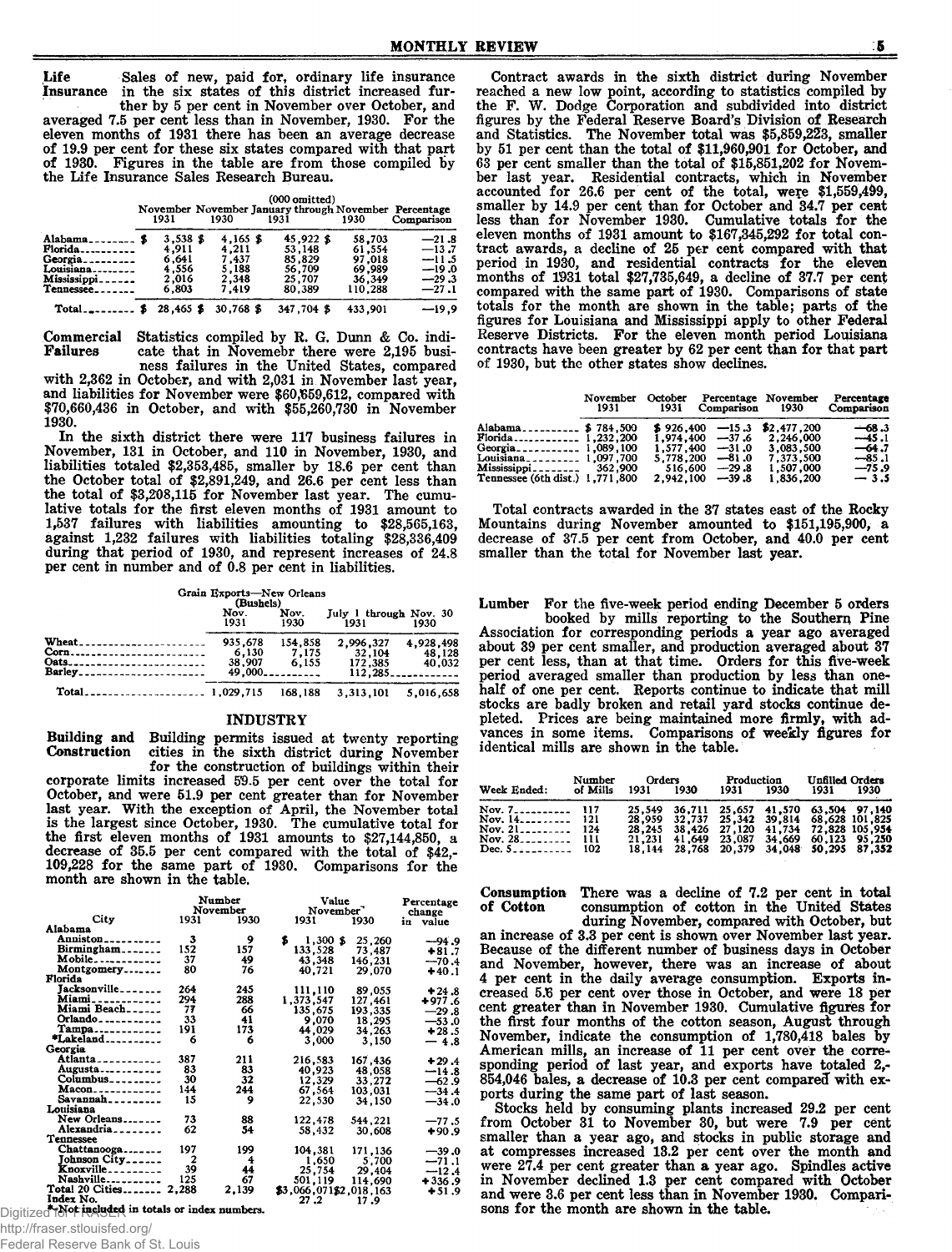Cotton Consumption United States (Bales)

| Cotton Consumed:<br>Lint<br>Linters   | Nov. 1931<br>428.870<br>52.687 | Oct. 1931<br>462,025<br>61.243 | Nov. 1930<br>415.315<br>54.173 |
|---------------------------------------|--------------------------------|--------------------------------|--------------------------------|
| Stocks in Consuming Establishments:   |                                |                                |                                |
|                                       | 1.441.165                      | 1.115.793                      | 1.564.011                      |
| Linters                               | 211.042                        | 197,821                        | 223,440                        |
| Stocks in Public Storage and at Com-  |                                |                                |                                |
| presses:                              |                                |                                |                                |
| Lint_________________________________ | 10.695,797                     | 9.449.987                      | 8.397.549                      |
| Linters                               | 45.952                         | 39,878                         | 75,255                         |
| <b>Exports</b>                        | 1,070,643                      | 1,014,180                      | 907,649                        |
| Imports                               | 5.986                          | 2,636                          | 3.410                          |
| Active Spindles (Number)              | 24,860,684                     | 25, 188, 112                   | 25.796.748                     |

In the three states of this district for which figures are available, cotton consumption declined 7.5 per cent in November compared with October, and was 3.7 per cent greater than in November 1930. Because of the shorter month, however, the daily average increased 1.9 per cent over October. Cumulative consumption for the four months of the new season has been 9.2 per cent greater in these three states than in that part of the previous season. Comparisons for these States are shown below.

|                | <b>Bales Consumed</b> |         |          |
|----------------|-----------------------|---------|----------|
|                | November              | October | November |
|                | 1931                  | 1931    | 1930     |
| Alabama        | 34.133                | 47.544  | 41.703   |
| Georgia        | 74.872                | 80.315  | 73.135   |
| Tannessee      | 13.114                | 15.023  | 12,623   |
| Total 3 States | 132,119               | 142.882 | 127.461  |

Cotton For the seventh consecutive month produc-<br>**Manufacturing** tion of cotton cloth by mills reporting to tion of cotton cloth by mills reporting to this bank was greater in November than in the corresponding month a year ago. Other items reported by cloth mills for November also show increases over that month last year except number of workers, and November stocks and unfilled orders increased over the previous month. Unfilled orders, stocks and number of workers reported by yam mills increased over October, but all reported items dedined from November 1930. Percentage comparisons of reported figures are shown in the table.

|                                                                               | Number of                             | Percentage change Nov.<br>1931 compared with                 |                                                             |  |
|-------------------------------------------------------------------------------|---------------------------------------|--------------------------------------------------------------|-------------------------------------------------------------|--|
| Cotton Cloth:                                                                 | Mills                                 |                                                              | Oct. 1931 Nov. 1930                                         |  |
| Production<br>Shipments<br>Orders booked<br>Unfilled orders<br>Stocks on hand | 18<br>17<br>$12 \,$<br>15<br>15<br>17 | $-2.6$<br>$-12.4$<br>$-13.1$<br>$+13.1$<br>$+14.1$<br>$-1.3$ | $+11.8$<br>$+1.0$<br>$+35.2$<br>$+47.5$<br>$+9.4$<br>$-7.0$ |  |
| Cotton Yarn:                                                                  |                                       |                                                              |                                                             |  |
| Production<br>Shipments<br>Orders booked<br>Unfilled orders                   | 11<br>11<br>6<br>9<br>10<br>10        | $-14.7$<br>$-13.5$<br>$-34.6$<br>+ 4.9<br>$+3.1$<br>$+3.3$   | $-0.4$<br>$-4.9$<br>$-27.6$<br>$-7.9$<br>$-44.3$<br>$-16.4$ |  |

## HOSIERY STATISTICS FOR 45 IDENTICAL ESTABLISHMENTS IN THE SIXTH FEDERAL RESERVE DISTRICT.

|                 | (Dozen Pairs)       |           |  |
|-----------------|---------------------|-----------|--|
|                 | Nov. 1931 Oct. 1931 |           |  |
|                 | 886.518             | 876.792   |  |
|                 | 890.727             | 956.274   |  |
| Stocks on hand  | 1,461,792           | 1.480.734 |  |
|                 | 948.676             | 853.866   |  |
|                 | 22,630              | 16.107    |  |
| Unfilled orders | 636.254             | 600.935   |  |

Cotton Seed Activities of cotton seed oil mills continand Cotton Seed ued in November on a seasonably large Products scale, but for the first four months of the season were samewhat less advanced than

at the same time a year earlier. Cotton seed received by mills throughout the country during this four months period was 8.4 per cent greater, but the amount crushed 9.2 per cent less, than in that period of the previous season. Volume of cotton seed products manufactured this season has been smaller than a year ago, and stocks of crude oil and hulls were larger at the end of November, but stocks of cake and Digitized for **meal and of linters smaller, than at the close of November** 

1930. Production by mills in this district has likewise been much smaller than last year. In the first two columns of the table below are shown combined totals for Georgia, Alabama, Louisiana and Mississippi, compiled by the Uhited States Census Bureau.

Cotton Seed and Cotton Seed Products

|                                                                     | (*) Sixth District<br>Aug. 1 to Nov. 30<br>1931 — 193 | 1930                                                    | <b>United States</b><br>Aug. 1 to Nov. 30<br>1931 1930 |            |  |  |
|---------------------------------------------------------------------|-------------------------------------------------------|---------------------------------------------------------|--------------------------------------------------------|------------|--|--|
| Cotton Seed, Tons:                                                  |                                                       |                                                         |                                                        |            |  |  |
| Received at $m$ ills                                                | 1.171.065                                             | 1,369,682                                               | 3.799.016                                              | 3,503,339  |  |  |
| $Crushed$                                                           | 733.689                                               | 965,401                                                 | 2,239,198                                              | 2.465.599  |  |  |
| On Hand, Nov. 30                                                    | 411.157                                               | 415.921                                                 | 1,584,602                                              | 1.083.156  |  |  |
| Production:                                                         |                                                       |                                                         |                                                        |            |  |  |
| Crude Oil, $\{bs, \ldots, \ldots, \ldots\}$                         |                                                       | 236, 361, 865 297, 555, 424 693, 337, 630 742, 581, 965 |                                                        |            |  |  |
| Cake and Meal, tons                                                 | 317.150                                               | 418,024                                                 | 1.002.486                                              | 1,109,481  |  |  |
| Hulls, tons                                                         | 204.158                                               | 273.390                                                 | 625.656                                                | 682.842    |  |  |
| Linters, bales                                                      | 125.439                                               | 169.878                                                 | 350,858                                                | 427,603    |  |  |
| Stock at mills, Nov. 30:                                            |                                                       |                                                         |                                                        |            |  |  |
| Crude Oil, $lbs$                                                    | 25, 136, 490                                          | 16,907,288                                              | 84, 293, 055                                           | 62,943,249 |  |  |
| Cake and Meal, tons                                                 | 51,918                                                | 80,757                                                  | 167,359                                                | 254,075    |  |  |
| Hulls, $tons$ , $_{\texttt{3}}$ , $_{\texttt{3}}$ , $_{\texttt{4}}$ | 50.545                                                | 38,707                                                  | 206.809                                                | 175.983    |  |  |
| Linters, bales                                                      | 95.492                                                | 97.347                                                  | 280.357                                                | 298.939    |  |  |
| (*)-Georgia, Alabama, Louisiana and Mississippi.                    |                                                       |                                                         |                                                        |            |  |  |

Electric Production of electric power for public use in this Power district increased further by 2 per cent in October district increased further by 2 per cent in October

over September, but was 6.5 per cent less than in October last year. There was a decrease of 22.7 per cent from September to October in production of current by use of water power, and an increase of 29.5 per cent in output by use of fuels. This important shift was probably due to the continued dry weather and low streams, and the necessity of some plants changing from water power to fuels. Consumption of coal in the production of electric power increased 28.6 per cent over September, and 53.6 per cent over October 1930, and consumption of natural gas increased 29.5 per cent over September and was 37.7 per cent greater than in October last year. Consumption of fuel oil increased 2.7 per cent over September, but was 5 per cent less than in October a year ago. Cumulative production of current for the first ten months of 1931 has been 2 per cent less than in that part of 1930. Production by use of water power has been 5.3 per cent less, but output by use of fuels 3.8 per cent greater, than last year. Comparisons for the month are shown in the table.

|                                                             |           | October 1931 September 1931 October 1930 |           |
|-------------------------------------------------------------|-----------|------------------------------------------|-----------|
| Total Production of Electric<br>Power: $000$ k, w, hours    | 478.492   | 477,506                                  | 511.717   |
| By use of: Water Power                                      | 207.094   | 267,906                                  | 315.514   |
| $Fuels$                                                     | 271.502   | 209,600                                  | 196,203   |
| Fuels Consumed in Production of<br>Electric Power:          |           |                                          |           |
| $Coal-tons$                                                 | 43.379    | 33,735                                   | 28,244    |
|                                                             | 183,236   | 178.405                                  | 192.944   |
| Natural Gas- $-000$ cul ft                                  | 2.739.183 | 2.115.949                                | 1,988,993 |
| Note: October figures preliminary-September figures revised |           |                                          |           |

October figures preliminary—September figures revised.

Bituminous Preliminary statistics of bituminous coal pro-Coal Mining duction in the United States indicated a decrease of 15.9 per cent in total output, and a decline of 3.9 per cent in average daily production, compared with the October, and decreases of 21.3 per cent in total production and 22.2 per cent in daily average, compared with Novemberlast year. Thanksgiving Day was almost universally observed as a holiday, and November 3rd, Election Day, and November 11th, Armistice Day, were observed as holidays in some states. Preliminary estimates by the Bureau of Mines are shown comparatively below.

|                 | Total<br>Production<br>(tons) | Number of<br>working<br>davs | Average per<br>working day<br>(tons) |  |
|-----------------|-------------------------------|------------------------------|--------------------------------------|--|
| November $1931$ | 30,020,000                    | 23.6                         | 1.272.000                            |  |
| October 1931    | 35.700.000                    | 27.0                         | 1.324.000                            |  |
| November $1930$ | 38.122.000                    | 23.3                         | 1.636,000                            |  |

Weekly production figures for Alabama, for those weeks ending in November, averaged 4.8 per cent smaller than in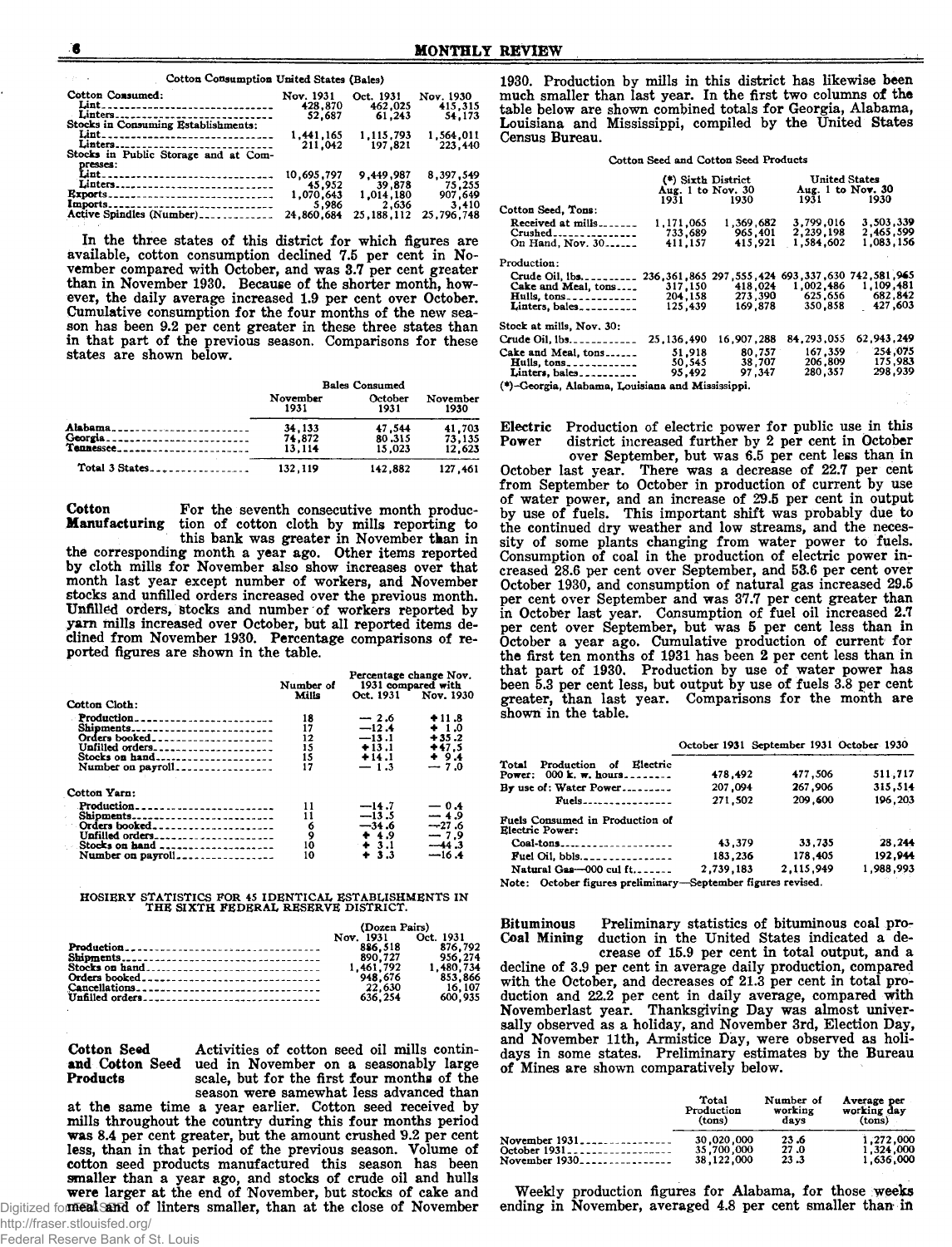October, and 33.8 per cent less than in November last year, and output in Tennessee averaged 10.7 per cent smaller than in October, and 27.2 per cent less than in November 1930. Mild weather has continued into December and has seriously retarded the demand for coal on the part of domestic users. Comparisons of weekly figures follow.

(In thousands of tons)

|                         | United States |       | Alabama |      | Tennessee |      |
|-------------------------|---------------|-------|---------|------|-----------|------|
| Week Ended:             | 1931          | 1930  | 1931    | 1930 | 1931      | 1930 |
| November $7 - 7$        | 7.690         | 9.708 | 209     | 310  | 84        | 110  |
| November $14$ --------- | 7.520         | 9.718 | 172     | 307  | 79        | 110  |
| November $21$           | 7.063         | 8.890 | 214     | 287  | 72        | 91   |
| November $28$           | 6,430         | 8,705 | 188     | 279  | 64        | 100  |
| December $5$ ---------- | 7.226         | 9.607 | 208     | 297  | 74        | 108  |
| December $12$           | 7.274         | 8.784 |         |      |           |      |

Pig Iron There was a further reduction of 6.0 per cent Production in total production of pig iron in the United

States during November as against the month before, and a decrease of 40.9 per cent compared with November a year ago. Because of the shorter month, however, the decline in daily average output was 2.8 per cent from October to November. Both the daily average and the month's total made new low records for the past ten years. There was a further loss of three in the number of active furnaces on December 1, compared with November 1, and a decrease of 40 compared with the number active a wear ago.

Alabama production of pig iron declined *9.3* per cent, and the daily average output decreased 6.3 per cent, from October to November, and was 39.2 per cent smaller than in November last year. November also registered a new low level in Alabama for the past ten years, being smaller than for any other month since September 1921. There was a loss of one in the number of Alabama furnaces active on December 1, compared with a month earlier, and a decrease of four compared with the corresponding time a year ago. Press reports indicate that shipments during November were possibly a little smaller than production and some of the furnaces have added to their yard stocks. Melters continue to buy only for immediate requirements, and the year-end tapering off in foundry melt appears to have begun earlier than usual. Quotations for district delivery continue at \$12 per ton.

Cumulative production in the United States during the first eleven months of 1931 has amounted to 17,294,789 tons, a decline of 41.8 per cent from the total of 29,733,415 tons produced in that period of 1930, and in Alabama cumulative output has amounted to 1,591,823 tons, smaller by 27.9 per cent than the total of 2,208,684 tons for the same part of last year. Comparisons for the month are shown in the table.

|                                            |                           | Nov. 1931 Oct. 1931 Nov. 1930 |                            |
|--------------------------------------------|---------------------------|-------------------------------|----------------------------|
| United Sta'es:                             |                           |                               |                            |
| $Production$ -tons<br>Average per day-tons | 1.103.472<br>36,782<br>67 | 1.173.283<br>37.848           | 1.867.107<br>62,237<br>107 |
| Alahama:                                   |                           |                               |                            |
| Production-tons                            | 86,408<br>2.860           | 95,282<br>3.074               | 142,186<br>4.740<br>10     |

\*-First of following month.

Naval There was a further seasonal decline in receipts of Stores both turpentine and rosin at the three principal both turpentine and rosin at the three principal naval stores markets of the district in November, and receipts of turpentine were 17.6 per cent, and of rosin 11 per cent, less than in November a year ago. November receipts of both commodities were the smallest for that month of any year since 1925, and for the season to date, April through November, turpentine receipts have been smaller than for that part of the previous four seasons, and rosin receipts have been smaller than for that part of fhe past two seasons. Notwithstanding these smaller receipts, stocks of both commodities at three parts at the end of November were greater than at the same time of any other recent year. Quotations published in the Naval Stores Review indicate that after declining to 30 cents on October 13, the Digitize Plete PASH pentine rose to 36% cents on November 19, but

declined by December 12 to 34 cents. During the four weeks ending December *12* there were some increases in the quotations on the higher grades of rosin, but other grades declined somewhat. Comparisons of receipts and stocks for the month are shown in the table.

| Receipts-Turpentine (1):                                                               | Nov. 1931                    | Oct. 1931                    | Nov. 1930                    |
|----------------------------------------------------------------------------------------|------------------------------|------------------------------|------------------------------|
| Savannah<br>Jacksonville<br>Pensacola                                                  | 10,039<br>9,597<br>3,511     | 14,401<br>13,305<br>3.143    | 11,840<br>12,827<br>3,440    |
| Total______________________________                                                    | 23.147                       | 30.849                       | 28,107                       |
| Receipts-Rosin (2):                                                                    |                              |                              |                              |
| Jacksonville________________________<br>Pensacola <sub>-------------------------</sub> | 44.533<br>38,954<br>12,155   | 44.297<br>46,156<br>10.704   | 48.936<br>44.751<br>13,727   |
| Total <b>.</b>                                                                         | 95.642                       | 101,157                      | 107,414                      |
| Stocks-Turpentine (1):                                                                 |                              |                              |                              |
| Savannah ____________________________<br>Pensacola <sub>n</sub>                        | 35,798<br>57,976<br>25,614   | 36,759<br>59.215<br>24.979   | 26,860<br>37.377<br>31,623   |
| Total <b></b>                                                                          | 119,386                      | 120,953                      | 95,860                       |
| Stocks-Rosin (2):                                                                      |                              |                              |                              |
| Savannah<br>Jacksonville<br>Pensacola                                                  | 251,568<br>211,560<br>34,310 | 231,365<br>203,002<br>31,099 | 174,577<br>113,853<br>34,712 |
|                                                                                        | 497,438                      | 465,466                      | 323.142                      |
|                                                                                        |                              |                              |                              |

(1) Barrels of 50 gallons.

(**2**) Barrels of 500 pounds.

#### (Continued from Page 1)

some increased with-drawals of currency, part of which has begun to return. Loans and investments of member banks in leading cities continued to decline and on December S were \$370,000,000 smaller than four weeks earlier. The decrease was equaUy divided between the banks' loans and their investments. Deposits of these banks, both demand and time, also showed a decrease, with a consequent reduction in required reserves. Money rates in the open market showed little change from the middle of November to the middle of December. Rates on prime commercial paper continued at 3% to 4 per cent, while rates on 90 day bankers acceptances advanced from 2% to 3 per cent on November 25.